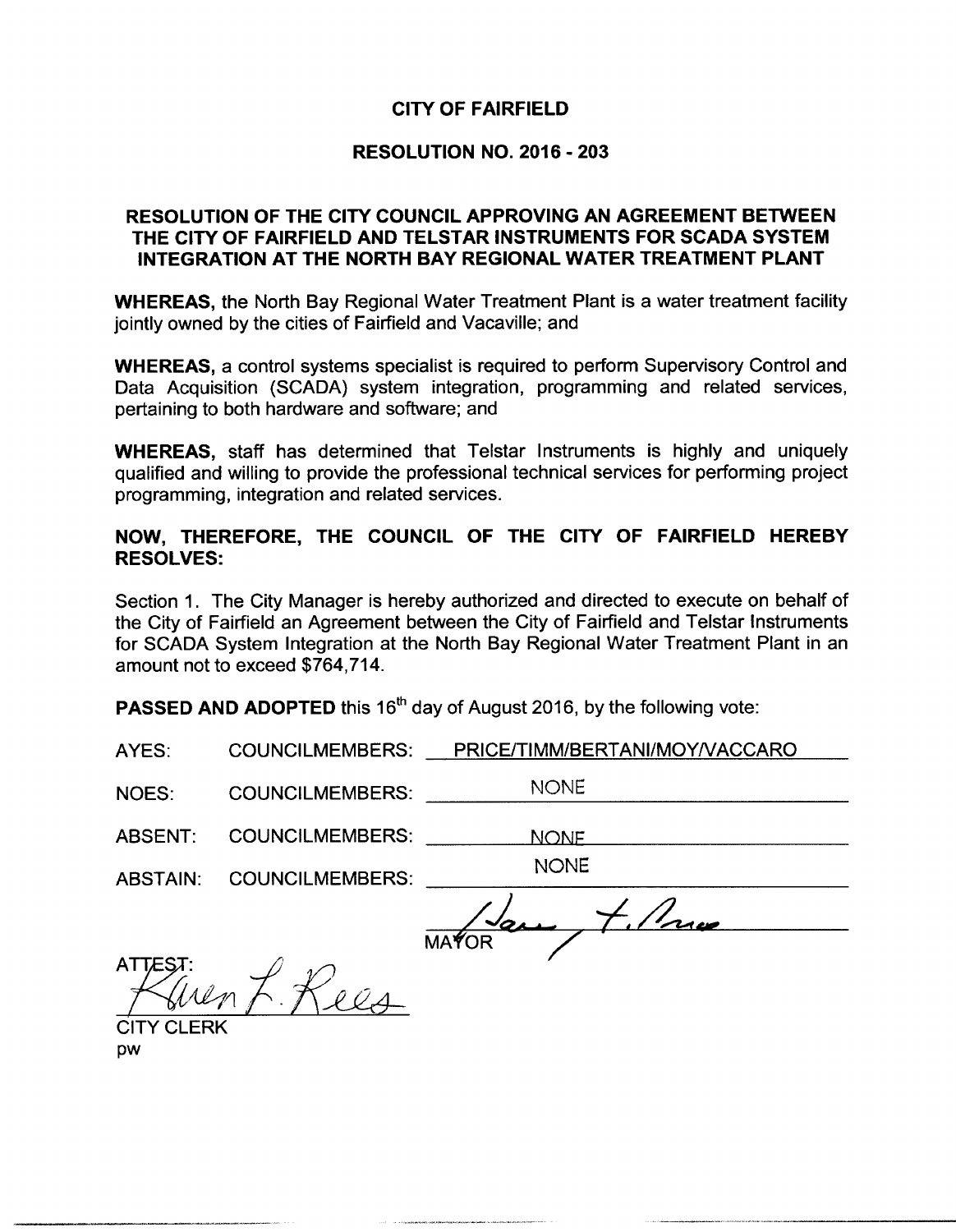# $7\%$

#### CONSULTANT SERVICES AGREEMENT

THIS AGREEMENT is made at Fairfield, California, as of  $\frac{\text{Auq}_{\text{M5}}}{4.23}$ , 2016, by and between the City of Fairfield, <sup>a</sup> municipal corporation (the "CITY") and Telstar Instruments ("CONSULTANT"), who agree as follows:

1) SERVICES. Subject to the terms and conditions set forth in this Agreement, CONSULTANT shall provide to the CITY the services described in Exhibit "A," which consists of the proposal submitted by CONSULTANT. CONSULTANT shall provide said services at the time, place, and in the manner specified in Exhibit "A."

2) PAYMENT. CITY shall pay CONSULTANT for services rendered pursuant to this Agreement at the times and in the manner set forth in Exhibit "B." The payments specified in Exhibit "B" shall be the only payments to be made to CONSULTANT for services rendered pursuant to this Agreement. CONSULTANT shall submit all billings for said services to the CITY in the manner specified in Exhibit "B."

3) FACILITIES AND EQUIPMENT. CONSULTANT shall, at its sole cost and expense, furnish all facilities and equipment which may be required for furnishing services pursuant to this Agreement.

4) GENERAL PROVISIONS. The general provisions set forth in Exhibit "C" are part of this Agreement. In the event of any inconsistency between said general provisions and any other terms or conditions of this Agreement, the provisions set forth in Exhibit "C" shall control.

5) INSURANCE REQUIREMENTS. The insurance requirements set forth in Exhibit "D" are part of this Agreement. In the event of any inconsistency between said general provisions and any other terms or conditions of this Agreement, the requirements set forth in Exhibit "D" shall control.

6) EXHIBITS. All exhibits referred to herein are attached hereto and are by this reference incorporated herein.

7) TERM. This agreement shall be in effect until the scope of work is completed.

EXECUTED as of the day first above-stated.

City of Fairfield, a municipal corporation

 $\mathcal{B}$ y.  $\bigcup \mathcal{U}$   $\bigcup$   $\bigcup$   $\bigcup$   $\bigcup$   $\bigcup$   $\bigcup$   $\bigcup$   $\bigcup$   $\bigcup$   $\bigcup$   $\bigcup$   $\bigcup$   $\bigcup$   $\bigcup$   $\bigcup$   $\bigcup$   $\bigcup$   $\bigcup$   $\bigcup$   $\bigcup$   $\bigcup$   $\bigcup$   $\bigcup$   $\bigcup$   $\bigcup$   $\bigcup$   $\bigcup$   $\bigcup$   $\bigcup$   $\bigcup$   $\bigcup$   $\bigcup$   $\bigcup$  City Manager

CONSULTANT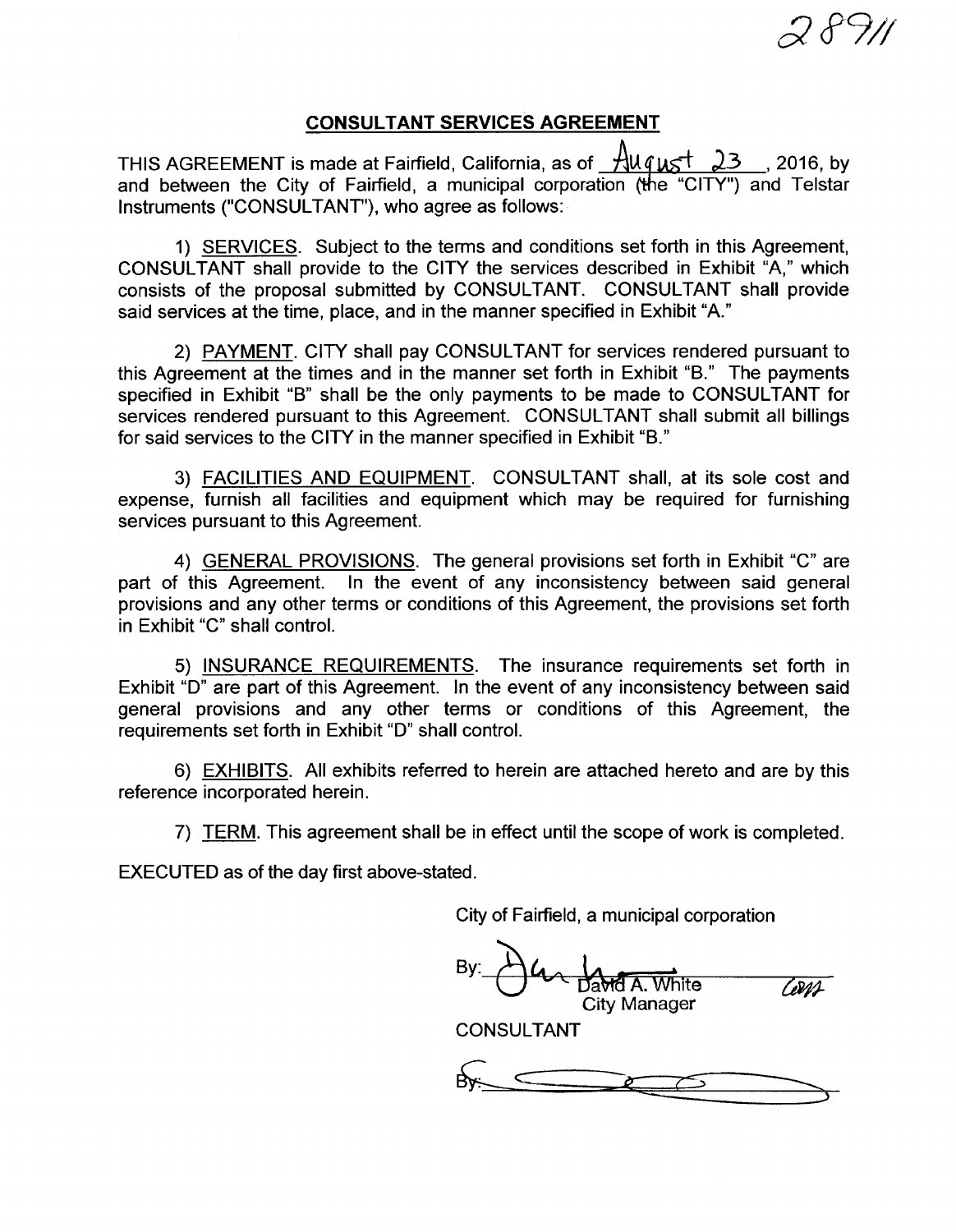# SCOPE OF SERVICE

 $\sim$   $\epsilon$   $^{-1}$ 

EXHIBIT "A"

 $\hat{\mathcal{A}}$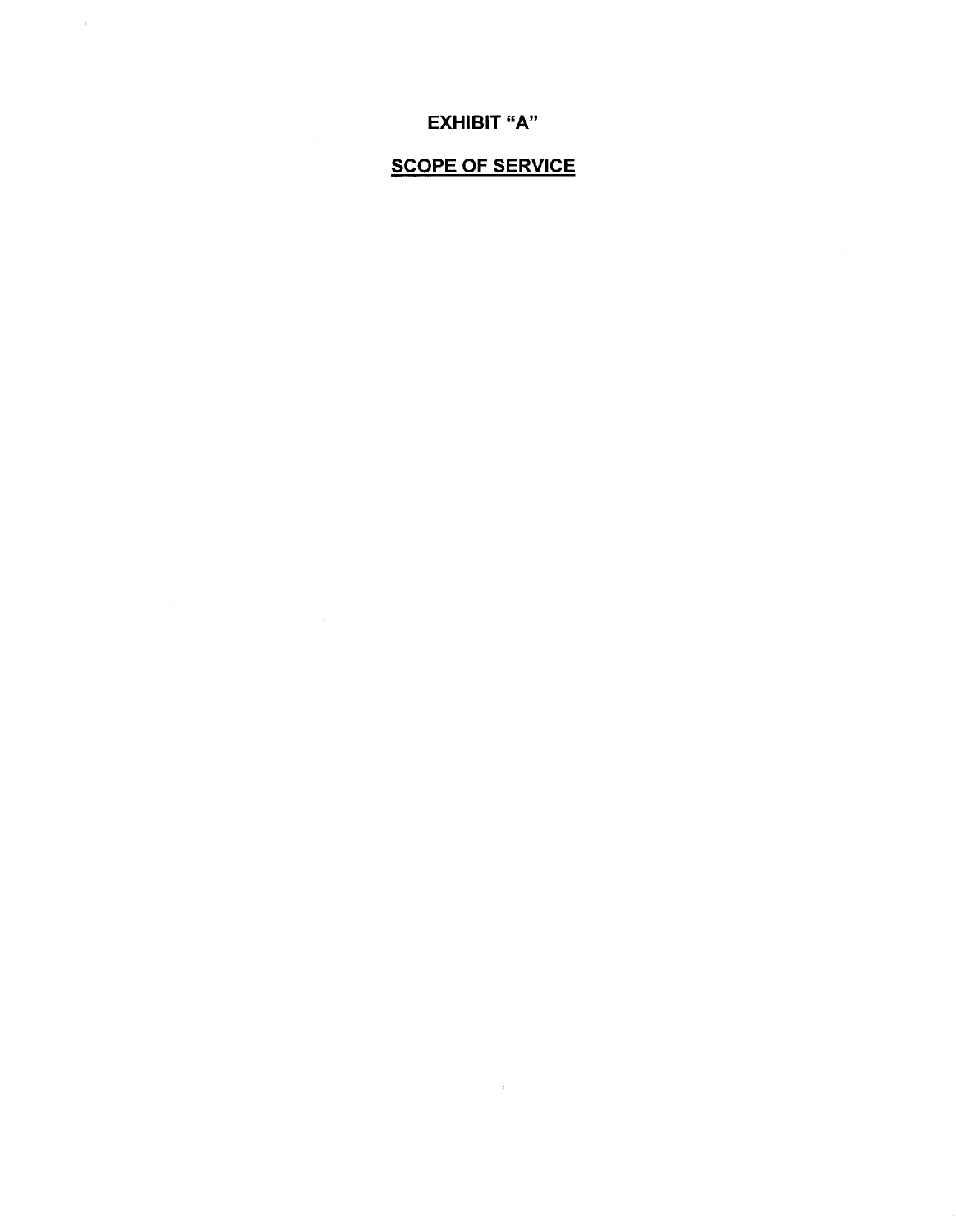

#### CONTROL SYSTEM INTEGRATION • INSTRUMENTATION SALES & SERVICE SCADA • PLC/HMI • Telemetry • Calibration • Maintenance

June 17, 2016

North Bay Regional Water Treatment Plant 5110 Waterworks Lane Fairfield, CA 94533

Attn: Brandan Hiltman Subj: SR28911 Programming for SCADA Upgrade

#### Dear Brandan,

The City of Fairfield is preparing construction documents for upgrade of the control systems at their North Bay Regional Water Treatment Plant. The City seeks replacement of the existing iFIX SCADA software with Rockwell's FactoryTalk platform, and replacement of Allen Bradley PLC 5 hardware with new Allen Bradley ControlLogix hardware and software. Telstar is pleased to provide this quotation to furnish and install the new Rockwell FactoryTalk SCADA system software, and upgrade the existing PLC programs to be compatible with new ControlLogix hardware. Telstar will serve the role of System Integrator as defined in Specification Section 17010 of the NBRWTP SCADA System Improvements Project contract documents. This quotation includes procurement and installation of SCADA software. All hardware procurement and installation is provided by others.

#### Scope of Services:

1. Provide project integration, SCADA/PLC programming, startup and testing, and training as defined by the System Integrator role in the NBRWTP SCADA System Improvements Project contract documents.

Price for the above scope of services is 670,811. 00

#### Software provided by Telstar:

Telstar will furnish OVA template files configured by Rockwell Automation with Microsoft Server software (licenses furnished by City) and Rockwell Automation applications. The following Rockwell Automation software licenses will be furnished by Telstar. There may be additional software required to meet the City's needs once the project design is complete.

- 1. Quantity two (2) Rockwell PlantPAx System Process Automation System Server PASS) concurrent( server licenses)
- 2. Quantity one (1) Rockwell PlantPAx System Engineering Workstation (EWS) concurrent( includes Factory Talk View SE Studio and Client, Studio 5000)
- 3. Rockwell PlantPAx System Operator Workstation ( OWS) quantity ten ( 10) concurrent client licenses (includes Factory Talk View SE Client). City to furnish ten ( 10) remote desktop clients.

1717 Solano Way, Unit 34, Concord, CA 94520 Phone 925-671-2888, Fax 925-671-9507 4017 Vista Park Court, Sacramento, CA 95834 Phone 916- 646- 1999, Fax 916-646- 1096 202 South Douty Street, Hanford, CA 93230 Phone 559-584-7116, Fax 559-584-8028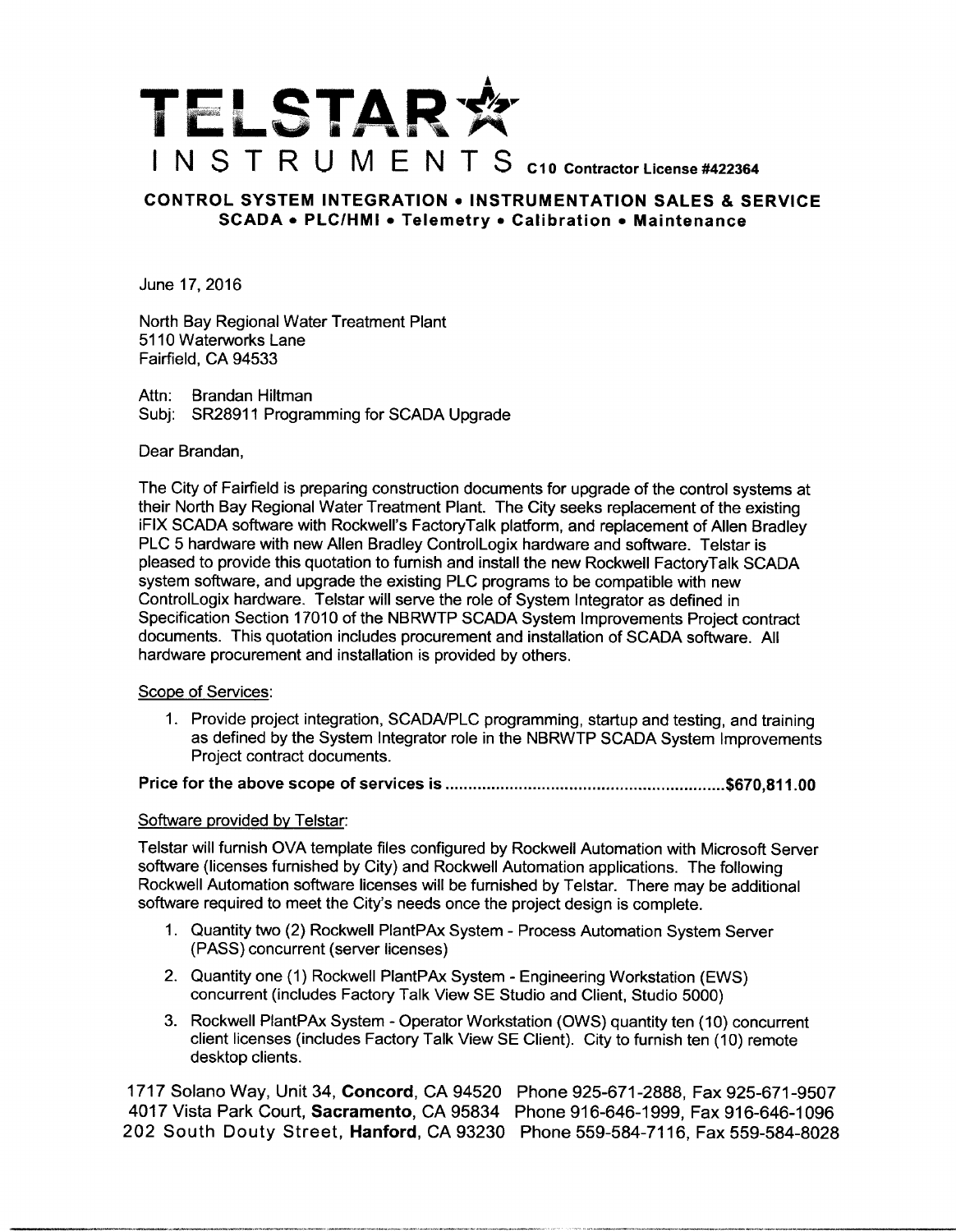# STAR\*  $\blacktriangleright$  $L$ . INSTRUMENTS C10 Contractor License #422364

#### CONTROL SYSTEM INTEGRATION • INSTRUMENTATION SALES & SERVICE SCADA • PLC/HMI • Telemetry • Calibration • Maintenance

- 4. Quantity one( 1) Rockwell FactoryTalk Historian SE 5000 points( includes one license for FactoryTalk VantagePoint)
- 5. Quantity one (1) Rockwell FactoryTalk App Serv-Info (VantagePoint), 1 concurrent user historian viewer)
- 6. Quantity two (2) FactoryTalk View SE Clients for installation on the two 2-screen Operator Workstations in the Control Room

Telstar will also furnish:

- 1a. Quantity one (1) Ignition Alarm Module, with OPC-UA Module
- 2a. Quantity one (1) Allen-Bradley Driver Suite for Ignition Alarm Module

Price for the above SCADA software is 93,902.72 Sales Tax, Shipping and Handling is included

Clarification and Exclusions:

- 1. All hardware for the NBRWTP SCADA System Improvements Project is furnished and installed by others.
- 2. Microsoft, VMware, and other software licensing not specifically listed in this quotation is provided by others.

Terms and conditions per negotiated contract with the City.

We look forward to working with you on this project. If you have any questions, please contact me at (925) 671-2888.

Sincerely,

June Johnsen General Manager jjohnsen@telstarinc.com

1717 Solano Way, Unit 34, Concord, CA 94520 Phone 925-671-2888, Fax 925-671-9507 4017 Vista Park Court, Sacramento, CA 95834 Phone 916-646- 1999, Fax 916-646- 1096 202 South Douty Street, Hanford, CA 93230 Phone 559-584-7116, Fax 559-584-8028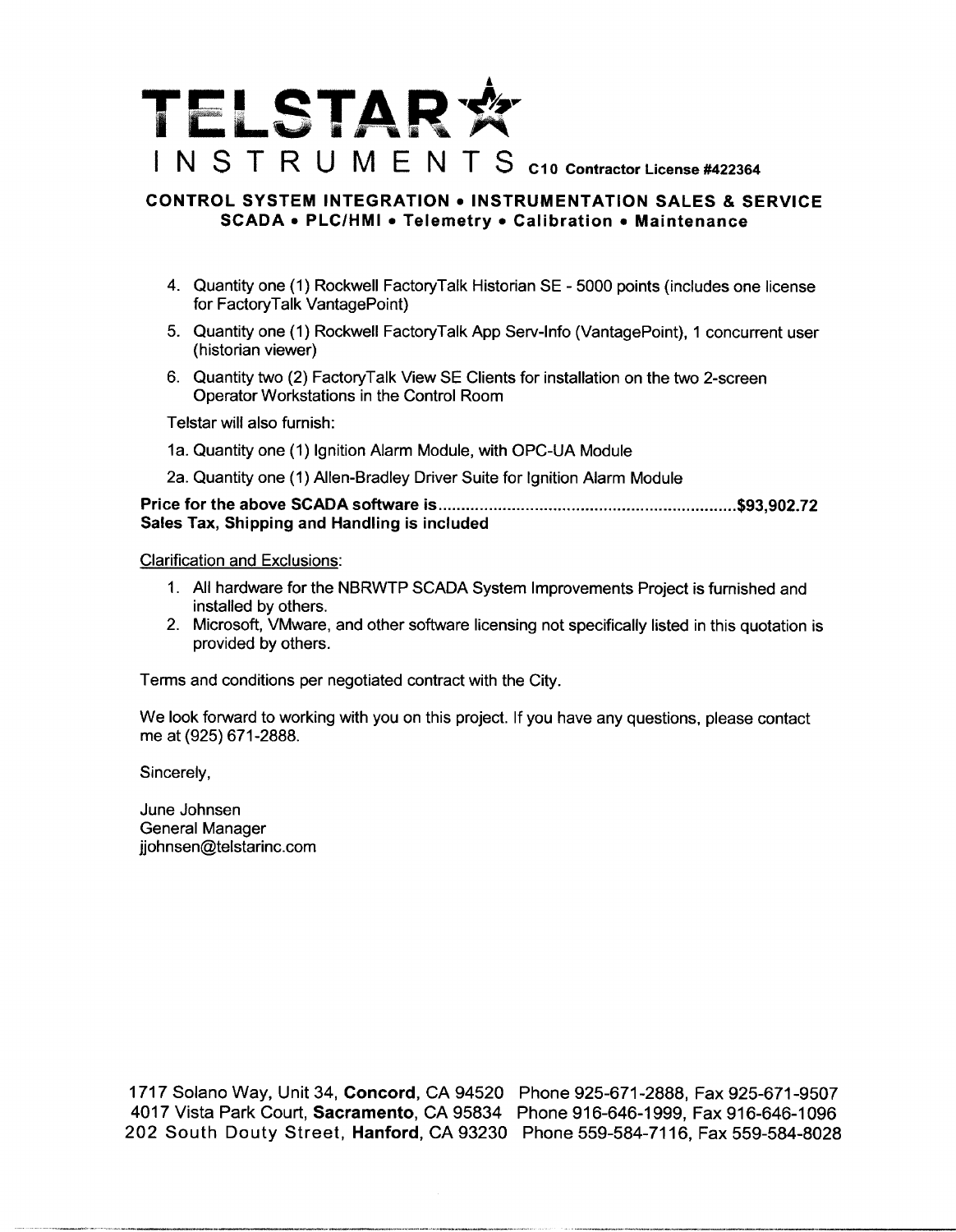#### **EXHIBIT "B"**

 $\hat{\boldsymbol{\theta}}$ 

#### **PAYMENT**

1) The total contract price for services rendered by CONSULTANT under this Agreement shall be as specified below:

| SCADA Integration, Programming, etc.: | \$670,811.00 |
|---------------------------------------|--------------|
| <b>SCADA Software:</b>                | \$93,902.72  |

2) Payment shall be made to CONSULTANT on a lump sum basis, and CONSULTANT shall submit monthly invoices to the City of Fairfield based on the percentage of completion for the same.

3) Any additional meetings or work required beyond that set forth in Exhibit "A" shall be mutually agreed to in writing by the CITY and CONSULTANT, and shall be billed on a time and materials basis at 2016 hourly rate schedules.

 $\sim$   $\sim$ 

 $\sim$   $\sim$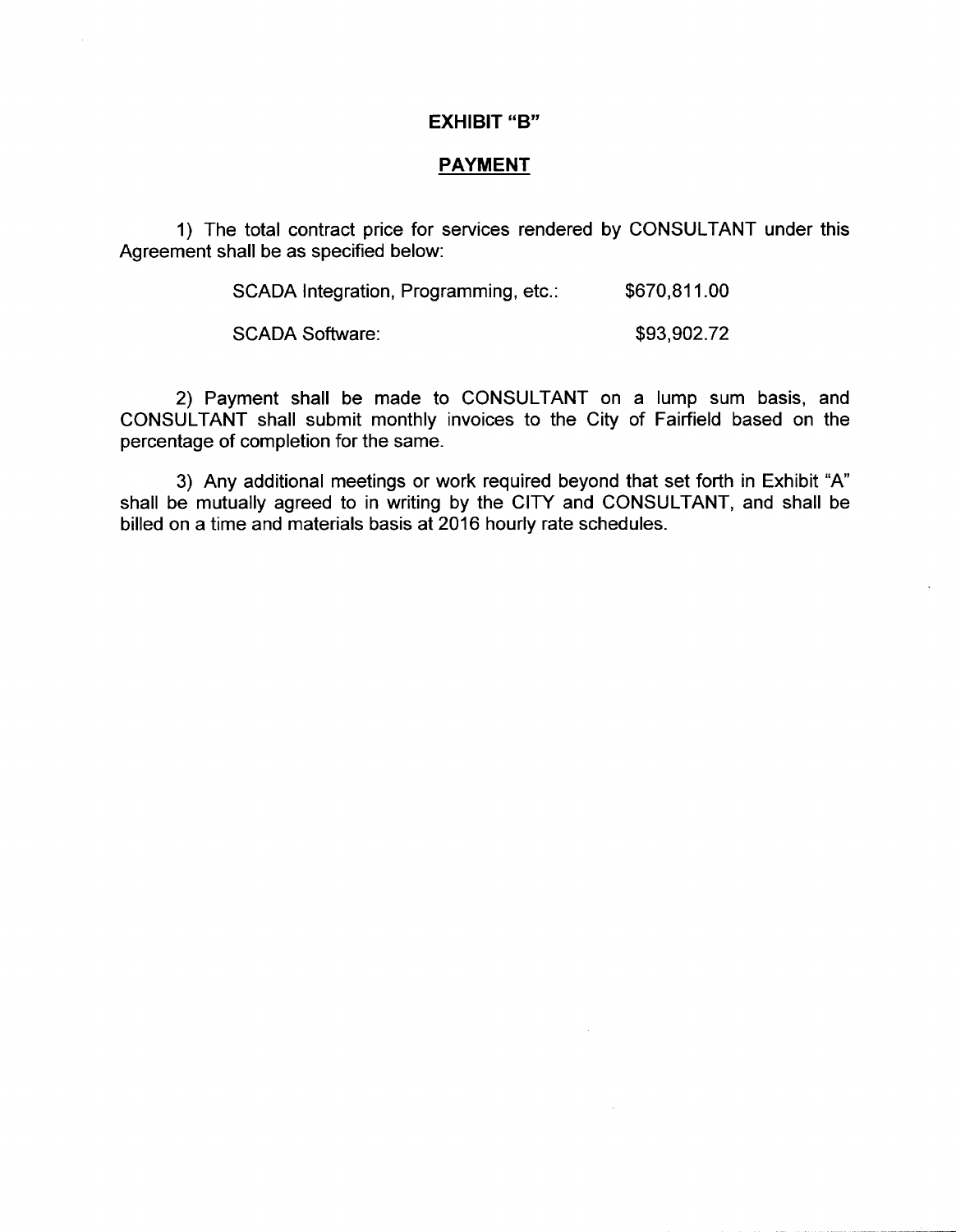#### **EXHIBIT "C"**

#### GENERAL PROVISIONS

1) INDEPENDENT CONSULTANT. At all times during the term of this Agreement, CONSULTANT shall be an independent contractor and shall not be an employee of CITY. CITY shall have the right to control CONSULTANT only insofar as the results of CONSULTANT's services rendered pursuant to this Agreement; however, CITY shall not have the right to control the means by which CONSULTANT accomplishes services rendered pursuant to this Agreement.

2) LICENSES; PERMITS; ETC. CONSULTANT represents and warrants to CITY that CONSULTANT has all licenses, permits, qualifications, and approvals of whatsoever nature which are legally required for CONSULTANT to practice CONSULTANT's profession. CONSULTANT represents and warrants to CITY that CONSULTANT shall, at its sole cost and expense, keep in effect at all times during the term of this Agreement, any licenses, permits, and approvals which are legally required for CONSULTANT to practice his profession.

3) TIME. CONSULTANT shall devote such services pursuant to this Agreement as may be reasonably necessary for satisfactory performance of CONSULTANT's obligations pursuant to this Agreement. CONSULTANT shall adhere to the Schedule of Activities as described in their Executive Summary.

4) CONSULTANT NOT AN AGENT. Except as CITY may specify in writing, CONSULTANT shall have no authority, express or implied, to act on behalf of CITY in any capacity whatsoever as an agent. CONSULTANT shall have no authority, express or implied, pursuant to this Agreement, to bind CITY to any obligation whatsoever.

5) ASSIGNMENT PROHIBITED. No party to this Agreement may assign any right or obligation pursuant to this Agreement. Any attempted or purported assignment of any right or obligation pursuant to this Agreement shall be void and of no effect.

6) PERSONNEL. CONSULTANT shall assign only competent personnel to perform services pursuant to this Agreement. In the event that CITY, in its sole discretion, at anytime during the term of this Agreement, desires the removal of any person or persons assigned by CONSULTANT to perform services pursuant to this Agreement, CONSULTANT shall remove any such person immediately upon receiving notice from CITY of the desire of CITY for the removal of such person or persons.

7) STANDARD OF PERFORMANCE. CONSULTANT shall perform all services required pursuant to this Agreement. Services shall be performed in the manner and according to the standards observed by a competent practitioner of the profession in which CONSULTANT is engaged in the geographical area in which CONSULTANT practices his profession. All products which CONSULTANT delivers to CITY pursuant to this Agreement shall be prepared in a workmanlike manner, and conform to the standards of quality normally observed by a person practicing in CONSULTANT's CITY shall be the sole judge as to whether the product of the CONSULTANT is satisfactory.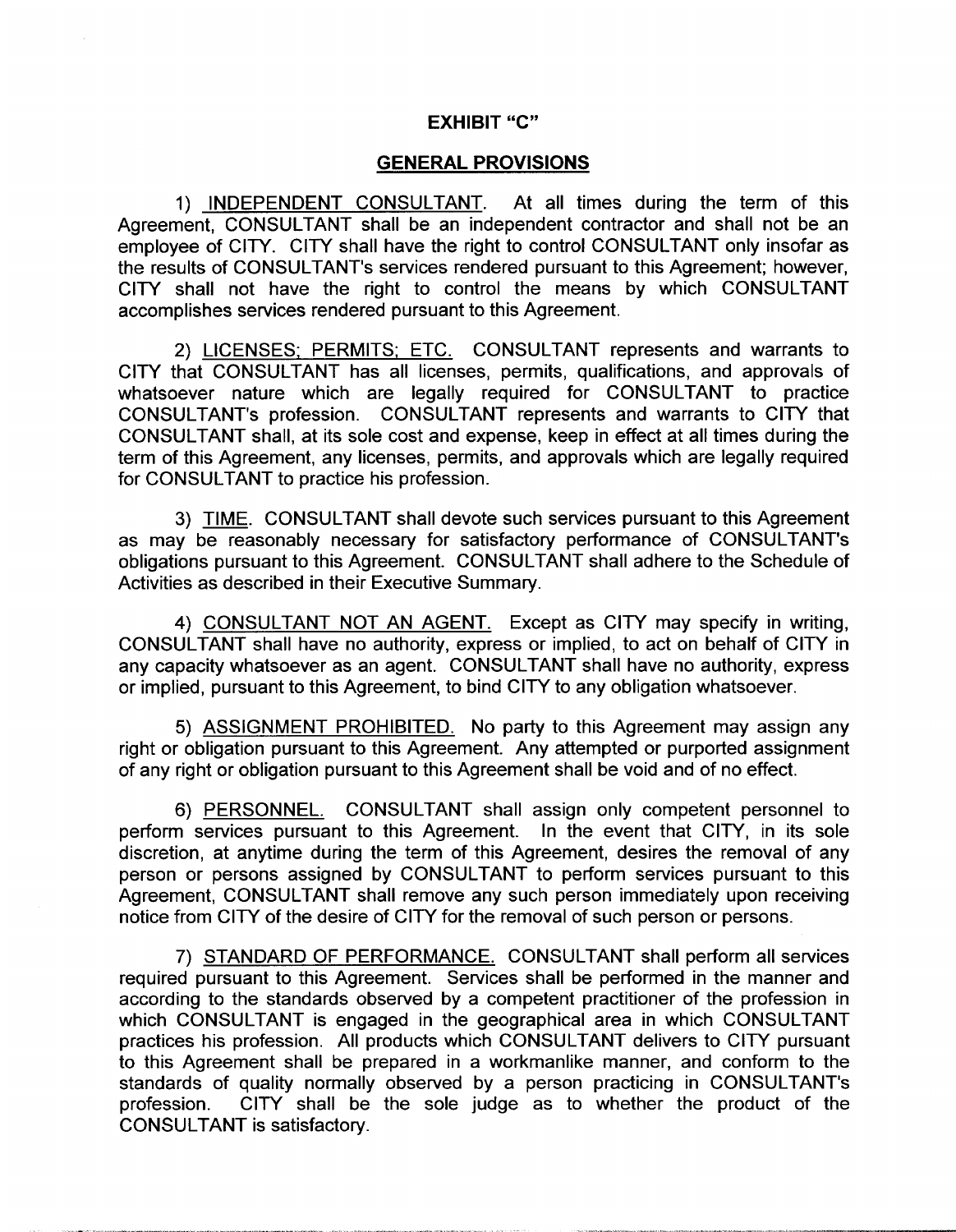8) CANCELLATION OF AGREEMENT. This Agreement may be canceled at any time by the CITY at its discretion upon written notification to CONSULTANT. CONSULTANT is entitled to receive full payment for all services performed and all costs incurred up to and including the date of receipt of written notice to cease work on the project. CONSULTANT shall be entitled to no further compensation for work performed after the date of receipt of written notice to cease work. All completed and incomplete products up to the date of receipt of written notice to cease work shall become the property of CITY.

9) PRODUCTS OF CONSULTING. All products of the CONSULTANT provided under this Agreement shall be the property of the CITY.

#### 10) INDEMNIFY AND HOLD HARMLESS.

a) If AGREEMENT is an agreement for design professional services subject to California Civil Code § 2782.8(a) and CONSULTANT is a design professional, as defined in California Civil Code  $\S$  2782.8(c)(2), to the fullest extent allowed by law, CONSULTANT shall hold harmless, defend and indemnify the CITY, its officers, agents, employees, and volunteers from and against all claims, damages, losses, and expenses including attorneys' fees arising out of, or pertaining to, or relating to the negligence, recklessness, or willful misconduct of the CONSULTANT, except where caused by the active negligence, sole negligence, or willful misconduct of the CITY.

b) If AGREEMENT is not an agreement for design professional services subject to California Civil Code § 2782.8(a) or CONSULTANT is not a design professional as defined in subsection (a) above, to the fullest extent allowed by law, CONSULTANT shall indemnify, defend, and hold harmless the CITY, its officers, agents, employees and volunteers from all claims, suits, or actions of every name, kind and description, brought forth on account of injuries to or death of any person or damage to property arising from or connected with the willful misconduct, negligent acts, errors or omissions, ultra- hazardous activities, activities giving rise to strict liability, or defects in design by CONSULTANT or any person directly or indirectly employed by or acting as agent for CONSULTANT in the performance of this Agreement, including the concurrent or successive passive negligence of the CITY, its officers, agents, employees or volunteers.

It is understood that the duty of CONSULTANT to indemnify and hold harmless includes the duty to defend as set forth in Section 2778 of the California Civil Code.

Acceptance of insurance certificates and endorsements required under this Agreement does not relieve CONSULTANT from liability under this indemnification and hold harmless clause. This indemnification and hold harmless clause shall apply whether or not such insurance policies are determined to be applicable to any such damages or claims for damages.

CONSULTANT'S responsibility for such defense and indemnity shall survive termination or completion of this agreement for the full period of time allowed by law.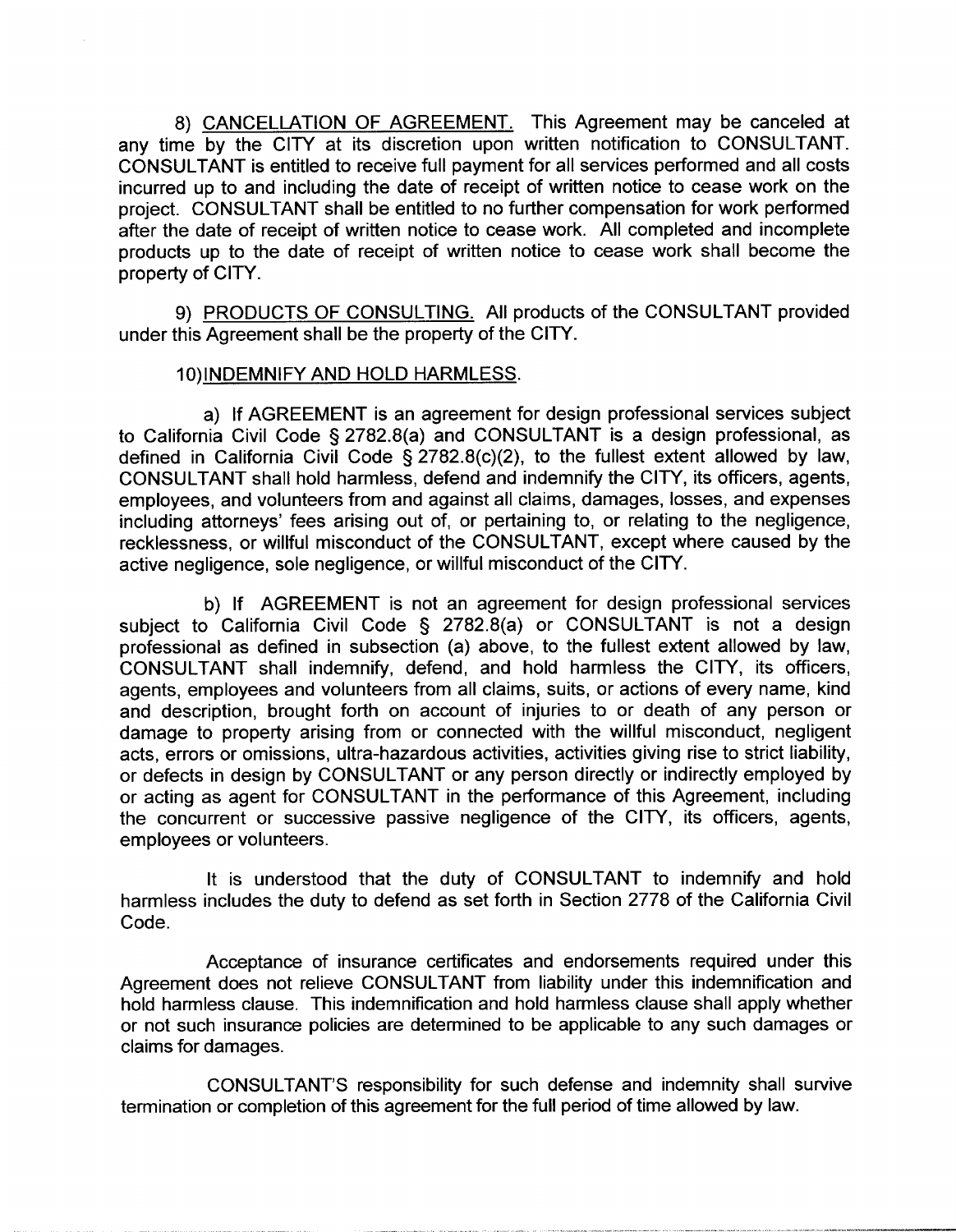11) PROHIBITED INTERESTS. No employee of the CITY shall have any direct financial interest in this agreement. This agreement shall be voidable at the option of the CITY if this provision is violated.

12) LOCAL EMPLOYMENT POLICY. The CITY desires wherever possible, to hire qualified local residents to work on city projects. Local resident is defined as a person who resides in Solano County. The CITY encourages an active affirmative action program on the part of its contractors, consultants, and developers. When local projects require, subcontractors, contractors, consultants and developers will solicit proposals from qualified local firms where possible.

As a way of responding to the provisions of the Davis-Bacon Act and this program, contractor, consultants, and developers will be asked, to provide no more frequently than monthly, <sup>a</sup> report which lists the employee's name, job class, hours worked, salary paid, city of residence, and ethnic origin.

13) CONSULTANT NOT A PUBLIC OFFICIAL. CONSULTANT is not a "public official" for purposes of Government Code §§ 87200 et seq. CONSULTANT conducts research and arrives at his or her conclusions, advice, recommendation, or counsel independent of the control and direction of the CITY or any CITY official, other than normal contract monitoring. In addition, CONSULTANT possesses no authority with respect to any CITY decision beyond these conclusions, advice, recommendation, or counsel.

14) EMPLOYMENT DEVELOPMENT DEPARTMENT REPORTING REQUIREMENTS. When the CITY executes an agreement for or makes payment to CONSULTANT in the amount of \$600 ( six hundred dollars) or more in any one calendar year, CONSULTANT shall provide the following information to CITY to comply with Employment Development Department (EDD) reporting requirements:

a) Whether CONSULTANT is doing business as a sole proprietorship, partnership, limited liability partnership, corporation, limited liability corporation, nonprofit corporation or other form of organization.

b) If CONSULTANT is doing business as <sup>a</sup> sole proprietorship, CONSULTANT shall provide the full name, address and social security number or federal tax identification number of the sole proprietor.

c) If CONSULTANT is doing business as other than a sole proprietorship, CONSULTANT shall provide CONSULTANT'S federal tax identification number.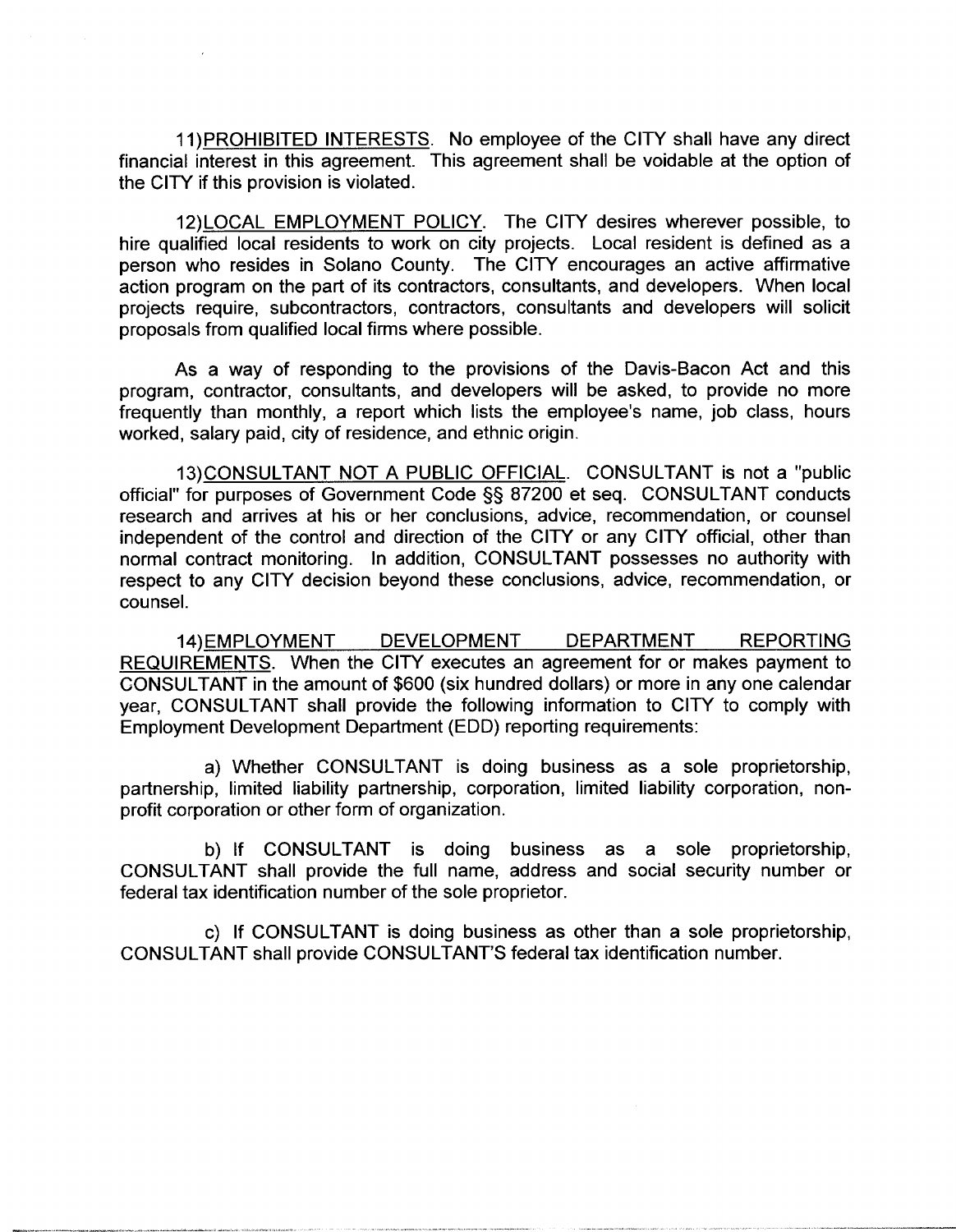# **EXHIBIT "D"**

# INSURANCE REQUIREMENTS

CONSULTANT shall procure and maintain for the duration of the contract insurance against claims for injuries to persons or damages to property which may arise from or in connection with the performance of the work hereunder by the CONSULTANT, its agents, representatives, or employees.

# 1) MINIMUM SCOPE AND LIMITS OF INSURANCE

a) Commercial General Liability coverage ( occurrence Form CG 00 01) with minimum limits of \$1,000,000 per occurrence for bodily injury, personal injury, products and completed operations, and property damage. If Commercial General Liability or other form with a general aggregate limit is used, either the general aggregate limit shall apply separately to this project/location or the general aggregate limit shall be twice the required occurrence limit.

b) Automobile Liability coverage (Form CA 00 01 with Code  $1 -$  any auto) with minimum limits of \$1,000,000 per accident for bodily injury and property damage.

c) Workers' Compensation insurance as required by the State of California and Employers' Liability insurance, each in the amount of \$1,000,000 per accident for bodily injury or disease.

## 2) INDUSTRY SPECIFIC COVERAGES

 $\Box$ 

If checked below, the following insurance is also required.

Professional Liability Insurance / Errors and Omissions Liability in the minimum amount of \$1,000,000 per occurrence.

Pollution Liability Insurance in the minimum amount of \$1,000,000 per occurrence

Garage Keepers Insurance in the minimum amount of \$1,000,000 per occurrence

Fidelity/ Crime / Dishonesty Bond in the minimum amount of \$

MCS- 90 Endorsement to Business Automobile insurance for transportation of hazardous materials and pollutants

Builder's Risk / Course of Construction Insurance in the minimum amount of\$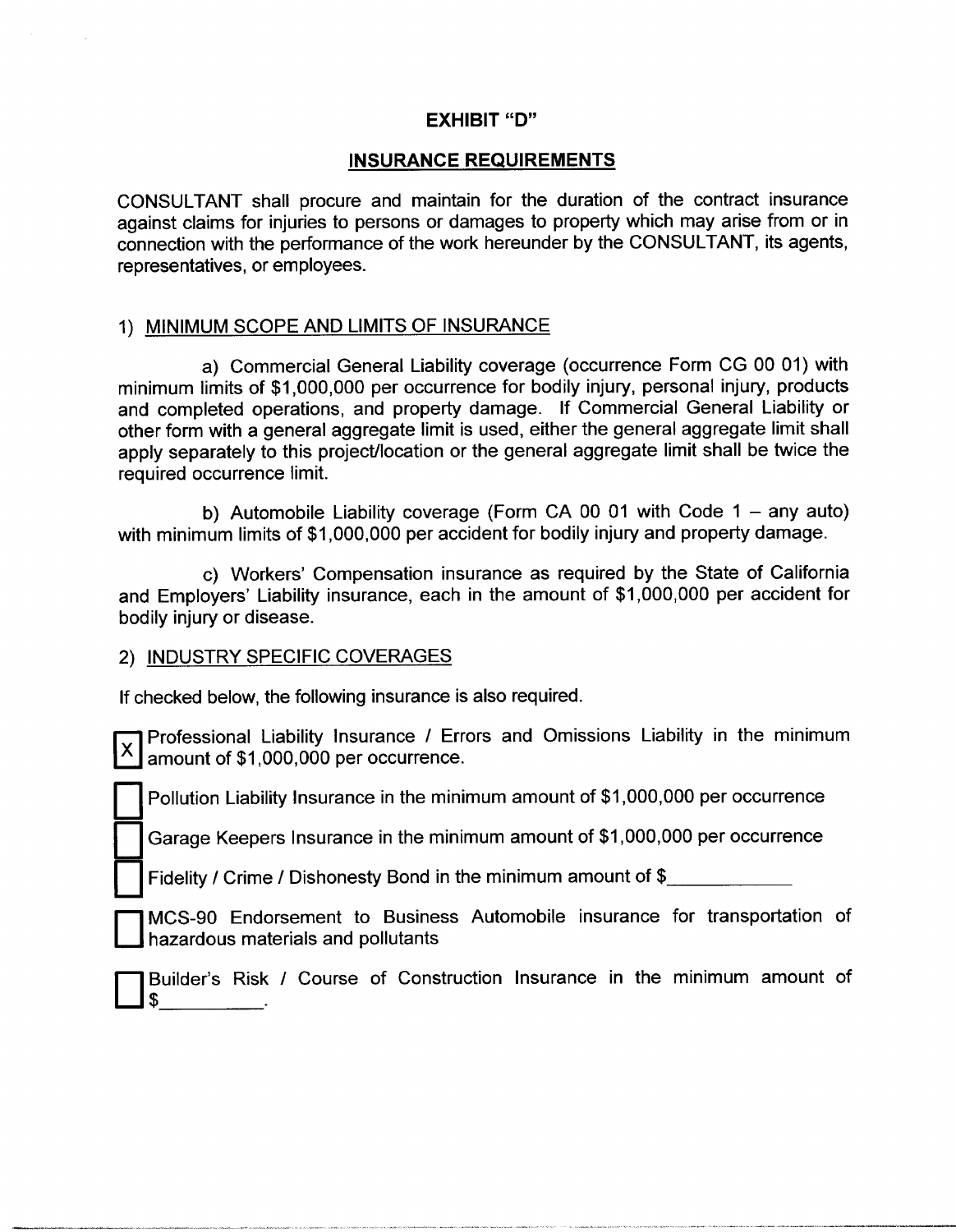## 3) INSURANCE PROVISIONS

a) DEDUCTIBLES AND SELF-INSURED RETENTIONS. Any deductibles or selfinsured retentions must be declared to and approved by the CITY. At the option of the CITY, either the insurer shall reduce or eliminate such deductibles or self-insured retentions as respects the CITY, its officers, officials, employees and volunteers; or the CONSULTANT shall procure a bond guaranteeing payment of losses and related investigations, claim administration and defense expenses.

b) The general and automobile liability policies (and if applicable, pollution liability, garage keepers liability and builder'<sup>s</sup> risk policies) are to contain, or be endorsed to contain, the following provisions:

- i) The CITY, its officers, officials, employees and volunteers are to be covered as insureds as respects: liability arising out of work or operations performed by or on behalf of the CONSULTANT; products and completed operations of the CONSULTANT; premises owned, occupied or used by the CONSULTANT; and automobiles owned, leased, hired or borrowed by the CONSULTANT. The coverage shall contain no special limitations on the scope of protection afforded to the CITY, its officers, officials, employees or volunteers.
- ii) For any claims related to this project, the CONSULTANT'S insurance coverage shall be primary insurance as respects the CITY, its officers, officials, employees and volunteers. Any insurance or self-insured maintained by the CITY, its officers, officials, employees or volunteers shall be excess of the CONSULTANT'S insurance and shall not contribute with it.
- iii) Any failure to comply with reporting or other provisions of the policies including breaches of warranties shall not affect coverage provided to the CITY, its officers, officials, employees or volunteers.
- iv) The CONSULTANT'S insurance shall apply separately to each insured against whom claim is made or suit is brought, except with respect to the limits of the insurer's liability.
- v) Each insurance policy required by this clause shall be endorsed to state that coverage shall not be suspended, voided, canceled by either party, reduced in coverage or in limits except after thirty ( 30) days' prior written notice by certified mail, return receipt requested, has been given to the CITY.
- vi) The policy limits of coverage shall be made available to the full limits of the policy. The minimum limits stated above shall not serve to reduce the CONSULTANT'<sup>S</sup> policy limits of coverage. Therefore, the requirements for coverage and limits shall be ( 1) the minimum coverage and limits specified in this agreement, or (2) the broader coverage and maximum limits of coverage of any insurance policy or proceeds available to the named insured, whichever is greater.
- c) ACCEPTABILITY OF INSURER. Insurance is to be placed with insurers with a